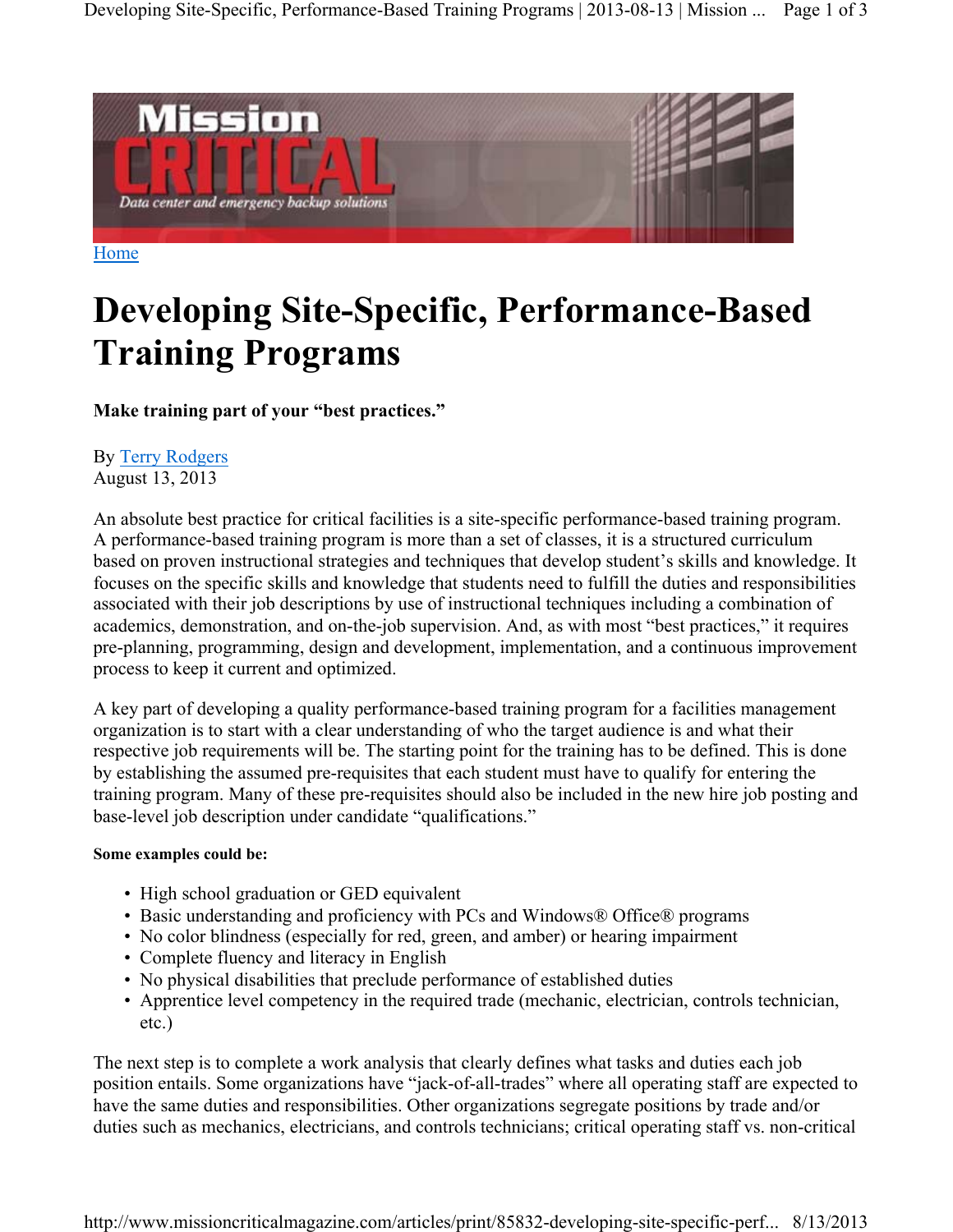operating staff; or operations vs. maintenance. It becomes apparent that the curriculum needs to be tailored to the job description. A mechanic on the operations staff does not necessarily need to be trained to troubleshoot and repair electrical equipment if that's not in his defined duties. The job analysis should result in a set of clearly defined tasks and associated skills and knowledge required for each task.

Even when the facilities management organization has multiple position descriptions, as mentioned above, there is most likely a fundamental scope that is common to all positions. These are typically the first topics and classes that students should complete. They would include site orientation subjects such as human resource classes on company policies and procedures, security classes on protection of site assets and access control, and possibly classes on fire protection, first aid, and accident prevention. These topics would be followed by specific topics relevant to the mission and objectives of the facilities management organization such as workorder assignment and closeout, alarm response and escalation, and work safety and PPE (personal protective equipment) use such as confined space entry, lock-out/tag-out, arc flash protection, HAZMAT procedures, etc. Again, if only select positions are required to perform specific duties and tasks, not everyone should be required to complete the respective training.

In the case of a "jack-of-all-trades" organization, the result is basically one curriculum that covers all the skills and knowledge required. As the organization becomes more diverse and segregated, the need for position-specific curriculums increase. Regardless, the training program needs to include a means to prove each student has actually gained the minimum proficiency required to perform the assigned duties and responsibilities expected of his position. Another way to say this is the student must prove he is qualified. When formalized, this becomes a certification process and should again be tailored to the actual tasks and activities to be assigned.

A characteristic of a performance-based training program is that the student typically either passes or fails. They either meet the minimum qualifications or they don't. So the first thing to develop after the training topics have been sequenced is the certification exams. Depending on the topic and content, these exams may include written or verbal tests, simulated or "shop" task performance, or supervised on-the-job demonstration to qualified staff or management. The exams should cover all of the critical skills and knowledge that were identified during the job analysis phase.

Once the certifications are defined, required training materials can be developed to teach the student's the required skills and knowledge to pass the tests. Again, these training materials can take on a variety of forms and media. The key is to ensure each skill and knowledge has a respective "learning objective" that forms the basis for developing the training materials. (It should be noted that sitespecific training does not mean all training must be developed from scratch or on-site. It is usually prudent to include vendor provided training and other reputable training sources where appropriate.)

Academics are typically taught in a classroom setting using slide presentations, workbooks, or videos. Skills are usually more suited to a shop environment, simulators where available, or on-the-job training supplemented by videos that demonstrate proper procedures and techniques. Pre-qualified staff should then work under direct supervision until they have demonstrated retention and comprehension of the core knowledge and successfully completed the expected tasks and activities without supervisor intervention. This should then culminate in a test or examination process ideally by someone independent of the actual training.

The certification process should be formalized and objective to the extent possible. Written exams can be supplemented with verbal exams where student's knowledge can be challenged with thought